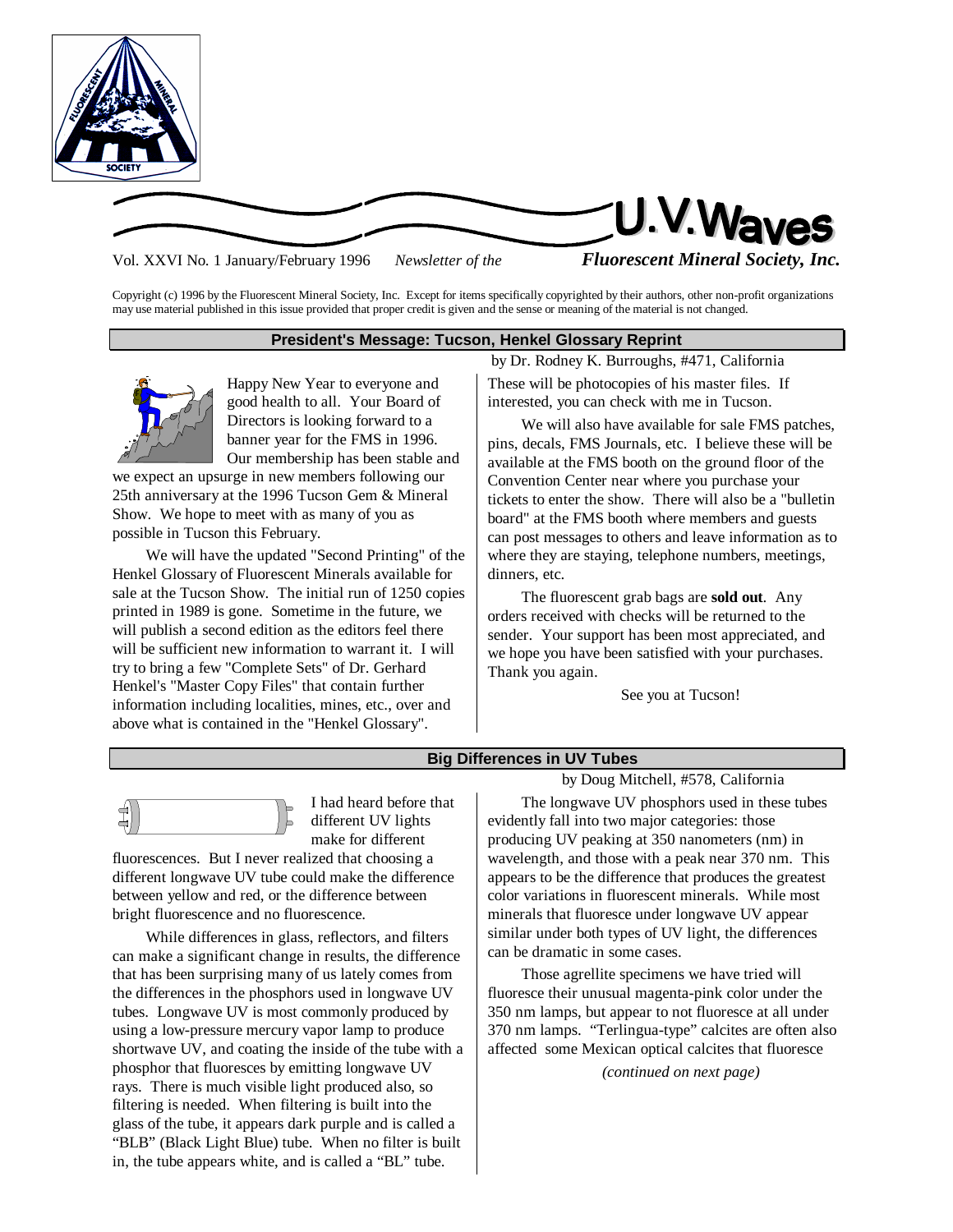| January/February 1996<br>U.V. Waves                                                                                                                                                                                                                                                                                                                                                                                                                                                                                                                                                                                                                                                    | $Page - 2$                                                                                                                                                                                                                                                                                                                                                                                                                                                                                                                                                                                                                                                                                                                                                                            |  |
|----------------------------------------------------------------------------------------------------------------------------------------------------------------------------------------------------------------------------------------------------------------------------------------------------------------------------------------------------------------------------------------------------------------------------------------------------------------------------------------------------------------------------------------------------------------------------------------------------------------------------------------------------------------------------------------|---------------------------------------------------------------------------------------------------------------------------------------------------------------------------------------------------------------------------------------------------------------------------------------------------------------------------------------------------------------------------------------------------------------------------------------------------------------------------------------------------------------------------------------------------------------------------------------------------------------------------------------------------------------------------------------------------------------------------------------------------------------------------------------|--|
| <b>Big Differences in UV Tubes, continued</b><br>blue violet under shortwave UV (and phosphoresce<br>afterwards) are yellow-white under 350 nm and<br>orangeish-pink under 370 nm, while others are pink<br>under 350 nm and orange-pink under 370 nm. Agates<br>and chalcedonies that fluoresce yellowish-green under<br>350 nm may fluoresce greenish-white under 370 nm.<br>Since the two different types of longwave are not<br>clearly identified as such, there are possibilities for<br>confusion if a dealer shows a specimen under a lamp of                                                                                                                                  | one type and the buyer takes it home to lamps of the<br>other type. Let the agrellite buyer beware!<br>There is no such problem for shortwave UV tubes<br>- since there is no phosphor involved, just the direct<br>emissions from low-pressure mercury vapor, the peak is<br>consistently a narrow one at 254 nm.<br>But the newly popular midwave UV tubes have<br>this problem of phosphor variations to a still larger<br>extent, as noted in Don Newsome's article "Standards<br>for UV Lamps" in this issue.                                                                                                                                                                                                                                                                    |  |
| <b>Trading Post</b>                                                                                                                                                                                                                                                                                                                                                                                                                                                                                                                                                                                                                                                                    |                                                                                                                                                                                                                                                                                                                                                                                                                                                                                                                                                                                                                                                                                                                                                                                       |  |
| Trade notices are published in good<br>faith, but the FMS cannot assume<br>responsibility for the actions of<br>traders.<br>Opal var. Hyalite SW G, Chalk Mt. NC, or<br>Barite SW weak Cr, PH, Cartersville, GA, for FL.<br>Robert Madden                                                                                                                                                                                                                                                                                                                                                                                                                                              | 2 & 3 FL combinations, Fkn, NJ, write for list,<br>include list of your material, any FL.<br>Ed Letscher<br>4532 Meadow Dr.<br>Nazareth, PA 18024-8528 (USA)<br>Phone (610) 759-4293<br>Write directly to the trader and arrange complete                                                                                                                                                                                                                                                                                                                                                                                                                                                                                                                                             |  |
| 43 Wellington Way<br>Rome, GA 30161 (USA)                                                                                                                                                                                                                                                                                                                                                                                                                                                                                                                                                                                                                                              | details of the exchange before sending any material.<br>For abbreviations and procedures for this column, see<br>the U.V. Waves of Nov./Dec. 1995.                                                                                                                                                                                                                                                                                                                                                                                                                                                                                                                                                                                                                                    |  |
| <b>Questions and Answers</b>                                                                                                                                                                                                                                                                                                                                                                                                                                                                                                                                                                                                                                                           |                                                                                                                                                                                                                                                                                                                                                                                                                                                                                                                                                                                                                                                                                                                                                                                       |  |
| Q: How soon can we hope meionite<br>("wernerite") from Canada will be<br>readily available again?<br>A: Canadian meionite<br>("wernerite") is available from a new source, given as<br>Ladysmith, near Otter Lake, Quebec. Ladysmith is<br>about 45 miles NW of Ottawa. This material was<br>present in abundance at the 1995 Franklin show, in<br>specimens of all sizes; one I saw weighed about 115<br>lbs. The supplier, who I understand went back in for<br>more just before the prospect got snowed in, is Darryl<br>McFarlane of Grenville Minerals, P.O. Box 453,<br>Kingston, Ontario K7L 4W5, Canada. I think he<br>prefers to wholesale the material in quantity, although | at the Franklin show he had a table set up for wholesale<br>and retail sales. How widely available his "wernerite"<br>is may depend on where he's been circulating. NY-NJ<br>area dealers, for example, had it after getting it from<br>him at the Franklin show. At that time Grenville<br>Minerals also had many fine specimens of the rare<br>fluorescent mineral agrellite from the Kipawa River,<br>Temiscaming Co., Quebec, Canada.<br>by Richard Bostwick, New Jersey<br>Do you have a question about fluorescent minerals? Do you have<br>an answer (or an expansion or correction of a given answer) for one of<br>the questions asked before? Please send it to Doug Mitchell, 4342<br>Green Ave. #15, Los Alamitos, CA 90720 USA, or E-mail to<br>70621.702@compuserve.com |  |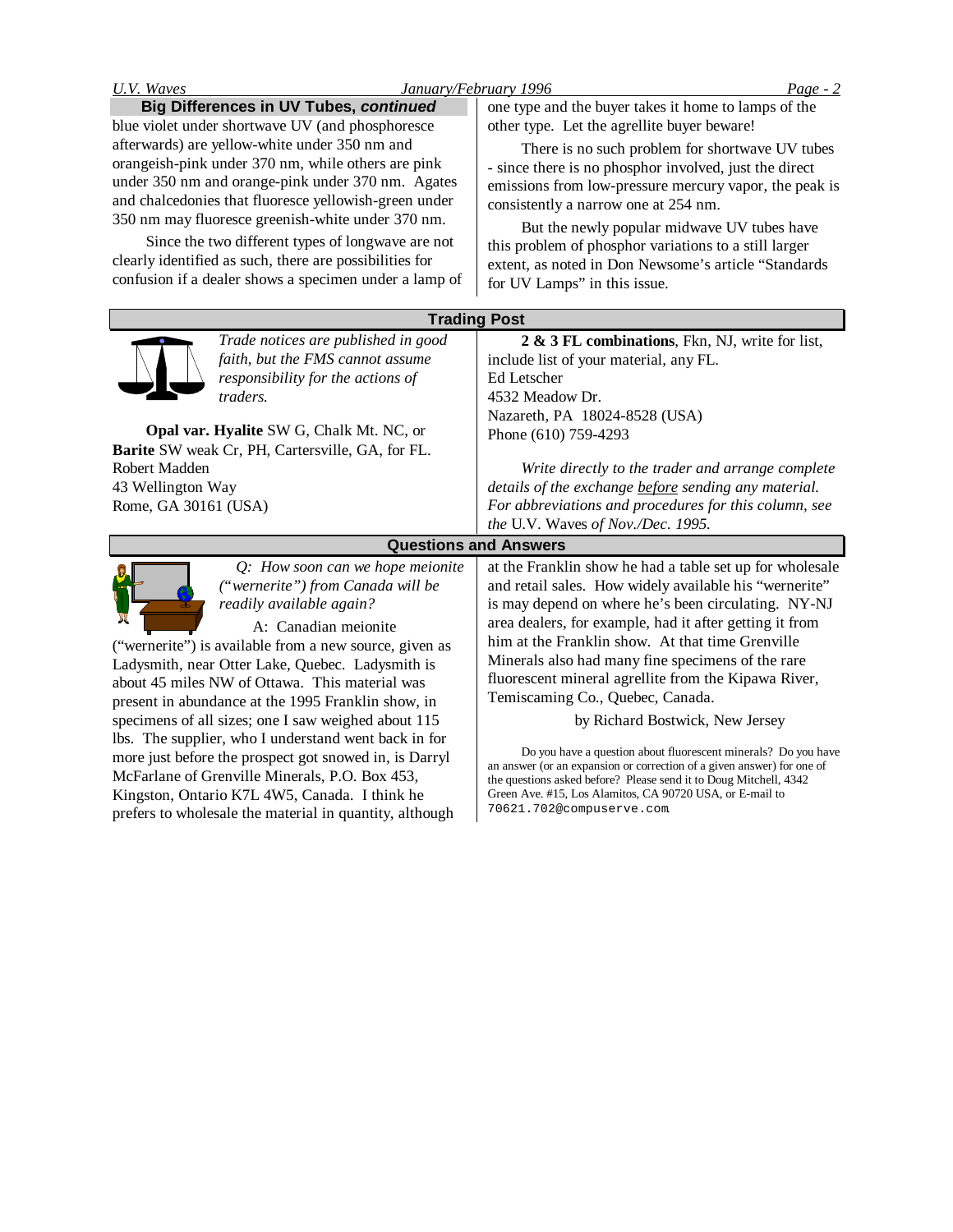## **Fluorescent Minerals of Langban, Sweden**



My attention was attracted by information about Langban, Sweden, which included superlatives like "The world's most mineral-rich area." It made me curious so I left home for fourteen days to visit that area in Sweden.

Langban is situated in the province of Varmland, about 20 km from Filipstad, and it has a long mining history.

During the Black Death, about 1350, iron ores with lenses of sulfide ores were discovered. It is known that three men ran the melting house as early as the middle of the 16th century.

In 1711, mining operations started, at the

location which was called the stor mine (large mine). The remnant is now nothing but an opening. In 1725, the Kollegii (collegium) mine was started, and was operated until 1870 when it was closed due to impractical access to the ore. Later on, we have the nya (new) shaft in 1877, the Bjelkes shaft in 1882, and the Loka shaft in 1905.

The best years were between 1880-1930, when 75 workers were employed, 23 underground, 17 above ground, 16 in the machine shops, and 20 in the concentration mill. From the beginning through 1929, over 540,000 tons of iron ore and 160,000 tons of manganese ore were mined. The mines were worked to a depth of 750 feet.

The geology of Langban is very complex. The rocks belong to four periods. In order of decreasing age, these are: (1) the super crystals, (2) the older Archean granites and greenstones, (3) the younger Archean granites and greenstones, and (4) diabase dikes. The Langban area includes several Langbantype orebodies. You can find them at the villages of Langban, Harstigen, Pajsberg, Nordmarks Odalfält, Jakobsberg, and the Sjö mine. The melting house of Langban was closed down in 1930 and the mining stopped in 1972.

Today, the area of Langban is in very good condition, a very well preserved mining village. You can visit the mining buildings, the shaft, the workhouse, and the dumps. Since June 1994, you can also visit the mineral museum and an exhibition of minerals from the famous brothers John and Nils Ericsson, born in Langban in the beginning of the 19th by Richard Loyens, #459, Belgium

century. There is also a very small cabinet of fluorescent minerals.

Collecting minerals requires an adaptation by the rock hunter. Due to the midnight sun, it will not be dark enough to see fluorescence well. But, with your U.V. lamp, it is possible to find fluorescent minerals notwithstanding the always-present small amount of light during the summer nights.

You will find good information about Langban in the magazine "*The Mineralogical Record*", Volume 1, Winter 1971, page 154-172, which contains a large article about "The Mineralogy and Chemistry of Langban-type Deposits in Bergslagen, Sweden", by Paul B. Moore.

According to the article mentioned above, much has been said about the kinship between the Langban and Franklin, New Jersey deposits. There seems to be little support for a common heritage, since the differences are the biggest where we would expect them to be the least. Similarity in the mineralogy at the final stage of metamorphism between deposits does not indicate a common origin of the proto-ore. It merely means that similar reaction temperatures and compositions were encountered during metamorphism. However, even here the differences between the two deposits are too big to be ignored. At Langban-type deposits, the iron and manganese ores are differentiated. At Franklin, they occur together (along with zinc) in the spinel franklinite. The Franklin deposits have so far not revealed any equivalent of the leptites. Even the lead silicates at Franklin have a texture and paragenesis which are distinct from the lead silicates of Langban.

The colors of the fluorescent minerals of Langban are generally similar to those of Franklin. At Langban we can find approximately 190 different minerals of which a certain percentage is fluorescent.

In the article of The Mineralogical Record we read: "It is a long-standing policy in Sweden to discourage private collectors of irreplaceable natural objects such as minerals." To this day, collectors visiting Sweden will be struck by the reluctance of mine and quarry owners to offer permission to collect minerals except for research purposes. That may be a reason why we do not find much information about the fluorescent minerals from Langban. It seems the greatest interest in fluorescence of minerals from this area is found outside Sweden. Serious collectors would find a collecting trip to Sweden rewarding if they follow the proper procedures for obtaining advance permission.

*(continued on next page)*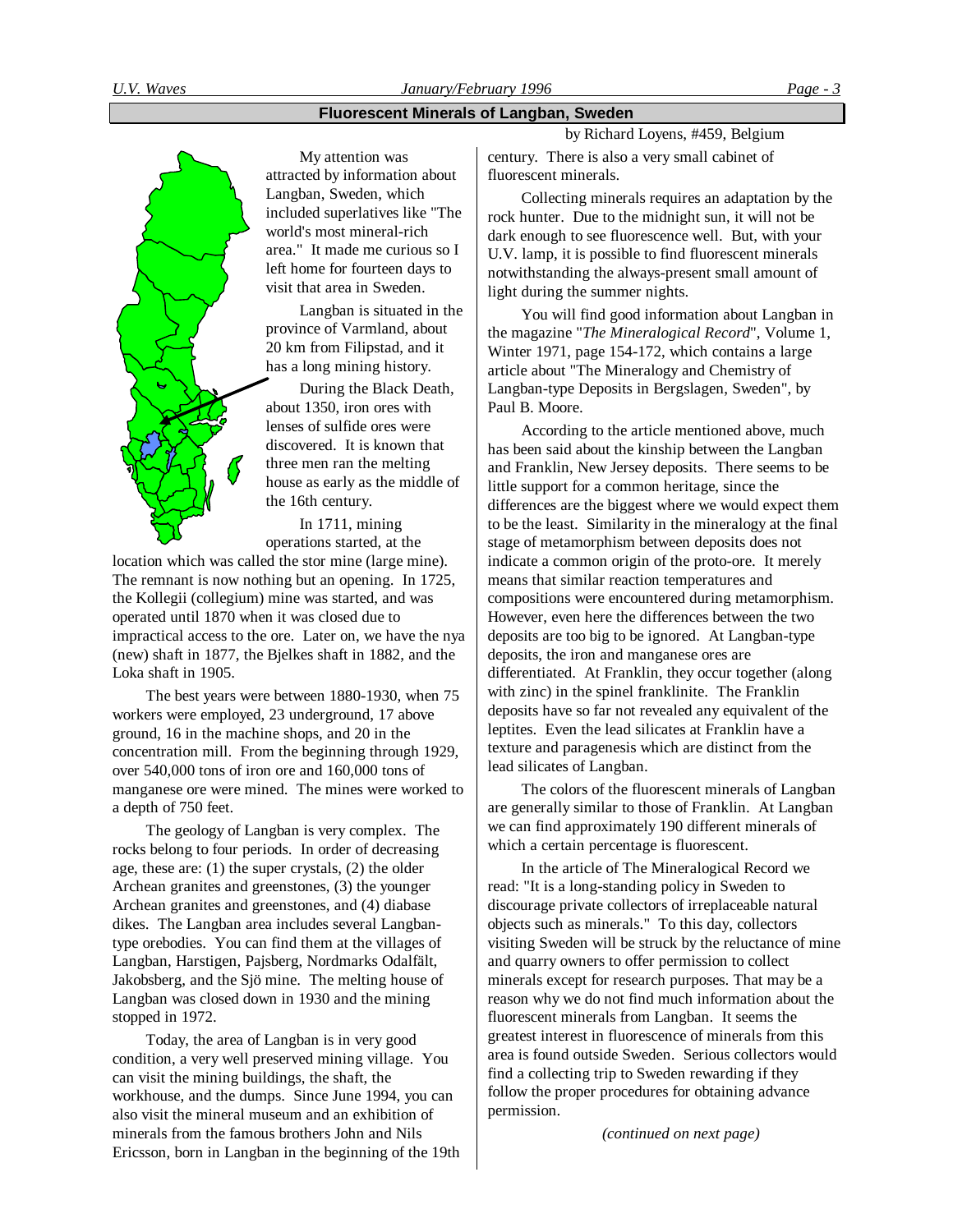| U.V. Waves                                                                                                 |                   | January/February 1996 |                                                                                                                                | $Page - 4$  |
|------------------------------------------------------------------------------------------------------------|-------------------|-----------------------|--------------------------------------------------------------------------------------------------------------------------------|-------------|
| Fluorescent Minerals of Langban, Sweden,<br>continued                                                      |                   |                       | Natural History Museum has the largest collection of<br>Langban minerals, with over 30,000 specimens.                          |             |
| A lot of research is being done about the minerals<br>of Langban. The Mineralogical Section of the Swedish |                   |                       | About 190 minerals are found at Langban. Based<br>on the "Henkel Glossary", 65 different minerals may be<br>able to fluoresce. |             |
| Chalcogenides:                                                                                             | aragonite         | caryinite             | bustamite                                                                                                                      | phlogopite  |
| sphalerite                                                                                                 | barytocalcite     | apatite               | celsian                                                                                                                        | plagioclase |
|                                                                                                            | benstonite        | hedyphane             | chabazite                                                                                                                      | prehnite    |
| Oxides and                                                                                                 | cerussite         | mimetite              | chondrodite                                                                                                                    | rhodonite   |
| Halides:                                                                                                   | dolomite          | svabite               | diopside                                                                                                                       | scapolite   |
| brucite                                                                                                    | norsethite        | stolzite              | forsterite                                                                                                                     | serpentine  |
| fluorite                                                                                                   |                   | tilasite              | ganomalite                                                                                                                     | sillimanite |
| hausmannite                                                                                                | Sulfates:         |                       | harmotome                                                                                                                      | talc        |
| periclase                                                                                                  | anhydrite         | Silicates:            | hyalophane                                                                                                                     | thomsonite  |
| quartz                                                                                                     | barite            | aminoffite            | hyalotekite                                                                                                                    | tremolite   |
| spinel                                                                                                     | gypsum            | andalusite            | margarosanite                                                                                                                  | trimerite   |
| swedenborgite                                                                                              | lanarkite         | apophyllite           | microcline                                                                                                                     | vesuvianite |
| wickmanite                                                                                                 |                   | banalsite             | nasonite                                                                                                                       |             |
|                                                                                                            | <u>Arsenates,</u> | barylite              | natrolite                                                                                                                      |             |
| Carbonates:                                                                                                | Phosphates:       | barysilite            | pectolite                                                                                                                      |             |
| calcite                                                                                                    | berzeliite        | biotite               | clinochlore                                                                                                                    |             |

In a personal communication, the late Dr. G. Henkel indicated the following 14 different minerals are fluorescent in specimens from Langban:

| banalsite     | SW        | red          |
|---------------|-----------|--------------|
| benstonite    | SW        | red          |
| calcite       | <b>SW</b> | red          |
| caryinite     | SW        | red          |
| celsian       | SW        | blue         |
| dolomite      | <b>SW</b> | red          |
| fluorite      | LW        | blue-violet  |
| hedyphane     | SW        | orange       |
| hyalophane    | <b>SW</b> | blue         |
| margarosanite | SW        | yellow-white |
| rhodonite     | SW        | red          |
| svabite       | SW        | orange       |
| swedenborgite | SW        | blue         |
| tilasite      | SW        | orange       |

Visiting Langban in 1994, I only found 2 fluorescent minerals on the dump: calcite and svabite. In my own collection, I have 9 different minerals from the Langban-type ore deposits that are fluorescent, as follows:

| barytocalcite | SW        | blue-white   |
|---------------|-----------|--------------|
| benstonite    | SW        | red          |
| calcite       | LW        | red          |
|               | SW        | orange-red   |
| chondrodite   | <b>SW</b> | orange       |
| johnbaumite   | SW        | pink-orange  |
| margarosanite | SW        | yellow-white |
| powellite     | SW        | yellow       |
| scheelite     | SW        | blue         |
| svabite       | SW        | orange       |

There is still a great deal that might be learned about fluorescence of minerals from Langban, Sweden.

### *Bibliography*

*"*Mineralogy and Chemistry of Langban-type Deposits in Bergslagen, Sweden*"*, by Paul B. Moore, *The Mineralogical Record*, Volume 1, Winter 1971, pages 154-172

"The Henkel Glossary of Fluorescent Minerals", by Dr. G. Henkel, *Journal of the Fluorescent Mineral Society*, 1988-89, Volume 15

*Mineralien Fundstellen, Skandinavien, Langban* pages 231-236, Band 4, Dr. H.-J. Wilke, 1976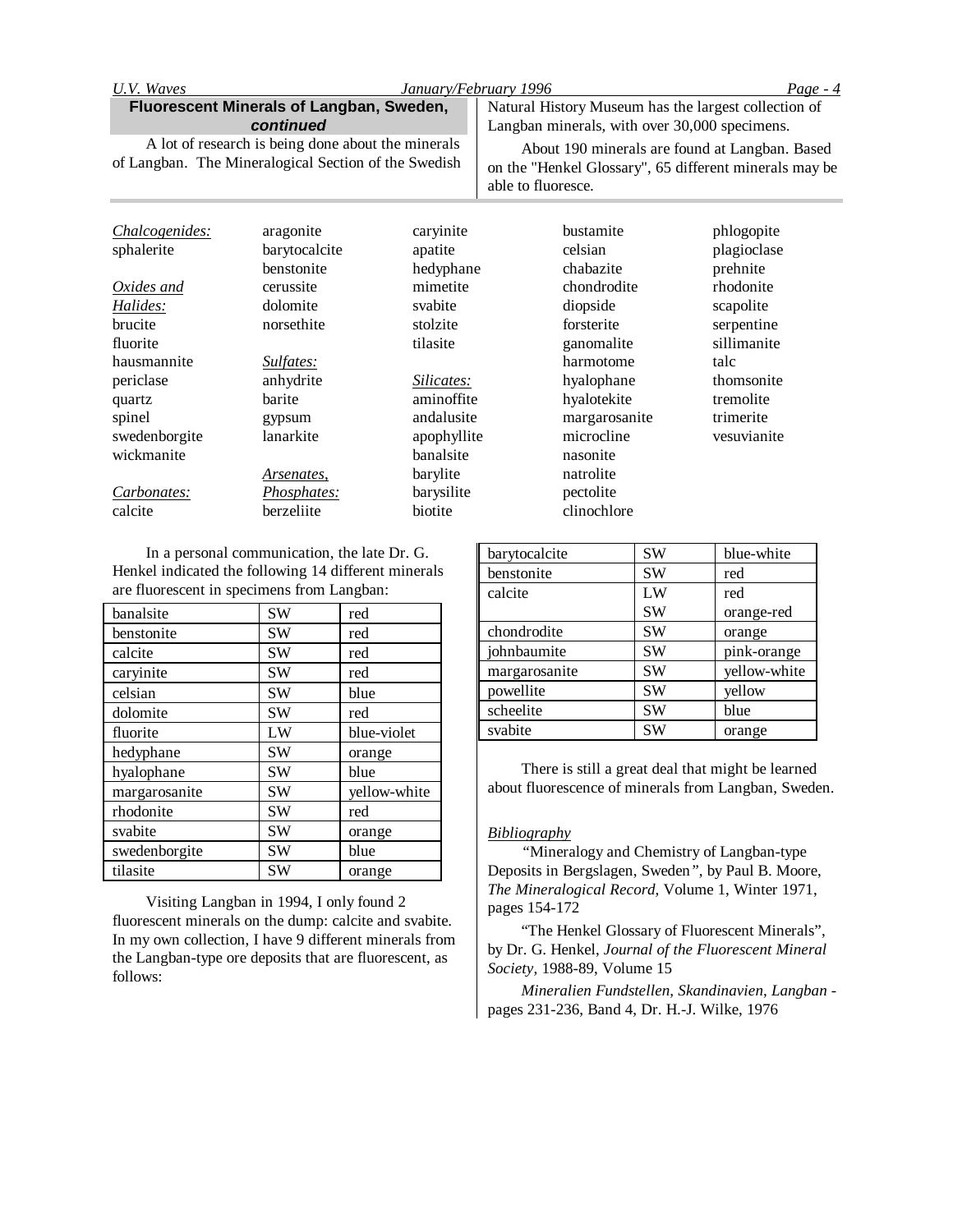# **Standards for UV Lamps**



The first thing we need to do is establish a standard terminology.

What exactly are we referring too when we talk about MW (called mid-wave, middlewave, midrange UV)? I believe when fluorescent mineral collectors are using the term MW they mean any lamp (or source) that produces energy between longwave (LW) and shortwave (SW) UV. We might call it UV-B, that is what engineers and physicists call it, or maybe just MW. I will use the engineering terms for lamp and light. "Lamp" means the source, sometimes called a "tube" or "bulb". "A light" means a light assembly or light fixture, including housing, circuitry, and lamp, and in the case of most UV lights, a filter.

Now we know that almost all shortwave UV lamps radiate at 253.7 nm (sometimes rounded off to 254 nm). However, with longwave UV we have a minimum of three different sources for fluorescent mineral collectors, two of which have been known for a long time.

(1) The first is the monochromatic source from a high pressure mercury (Hg) lamp used with a longwave UV filter. That lamp is usually a flood light shape (technically a PAR-38 bulb) and is usually 100 Watts, although some are available at 75W, 175W, and 250W and above. The high pressure Hg lamps produce longwave UV energy only in a monochromatic band at 365 nm, and cause certain calcites from Muzquiz, Coahuila, Mexico to fluoresce pink, just like the wellknown Terlingua, TX calcites.

(2) The second and third sources are tubular fluorescent lamps that have a longwave UV or "black light" phosphor. The problem is that there are at least two (maybe more) standard types of phosphors that are being used by the lamp manufacturers for "black light" lamps.

(2 A). One phosphor has been used for a while and peaks at about 368 nm and (when used in an ultraviolet light with an external longwave UV filter) causes the same Muzquiz calcites to fluoresce pink.

(2 B) The other is a newer phosphor that peaks at about 350 nm and causes most of the same Mexican calcites to fluoresce "salmon" color (not pink).

Almost all of the UV light manufacturers of smaller hand held UV lights use either one or two 4 Watt or 6 Watt lamps. Most (but not all) lamp manufacturers of the 4W and 6W "black light" lamps today use the 350 nm phosphor. However, without some special equipment it is difficult to determine which type of phosphor a lamp uses. To complicate

by Don Newsome, #14, Washington

things more the peak alone is not an exact method of determining what the effect will be on fluorescent minerals (as I will explain later).

Now MW is a more complicated issue. I have information from a lamp manufacturing company that specializes is suntanning fluorescent lamps, that there are at least 17 to 20 different phosphors that would be between shortwave and longwave UV. And to make it more complicated several customers have different combinations of phosphors mixed in one lamp! The result is there is at least 30 different lamps that could be called MW or UV-B! The majority of them may give different results with the same fluorescent minerals. I have some Mexican calcite that fluoresces four different colors, one under SW, another under LW 2A, another under LW 2B, and another under my MW lamps. Also most glass envelopes (tubing) used in fluorescent lamps (including "black light" lamps) are inexpensive soda lime glass and will not transmit much below 290 nm. Some suntanning lamps therefore use a special "erythemal" glass (that costs ten times as much) that will transmit all of the UV-B wavelengths for that phosphor.

Even if two different MW lamps had the same peak, say 312 nm, that does not mean that a specific fluorescent mineral will look the same under each lamp. The spectral distribution (the energy at specific wavelengths) of the UV is the main factor. One lamp may have most of it energy at higher wavelengths with an asymmetrical distribution above 312 nm. The second lamp may have a symmetrical distribution around 312 nm, or asymmetrical below 312 nm. Therefore the spectral distribution of a lamp is the important factor for determining the results that a fluorescent mineral collector should expect.

The point of all this is I believe that the FMS should take on a technical program to define and standardize MW or UV-B lamps. We would have to work with all 5 of the companies that make ultraviolet lamps for hobbyists to come up with some standards. The result would be that any company that makes ultraviolet lights for fluorescent mineral collectors would use a MW lamp that is defined so that all collectors would get the same result when viewing the same specimens. I imagine that there may be two or three "standard" lamps that could be defined, but as long at the fluorescent mineral collector knows what lamp he has, his observations can be reproduced by someone else. Today they cannot be duplicated unless everyone buys that same exact model of lamp from the same company.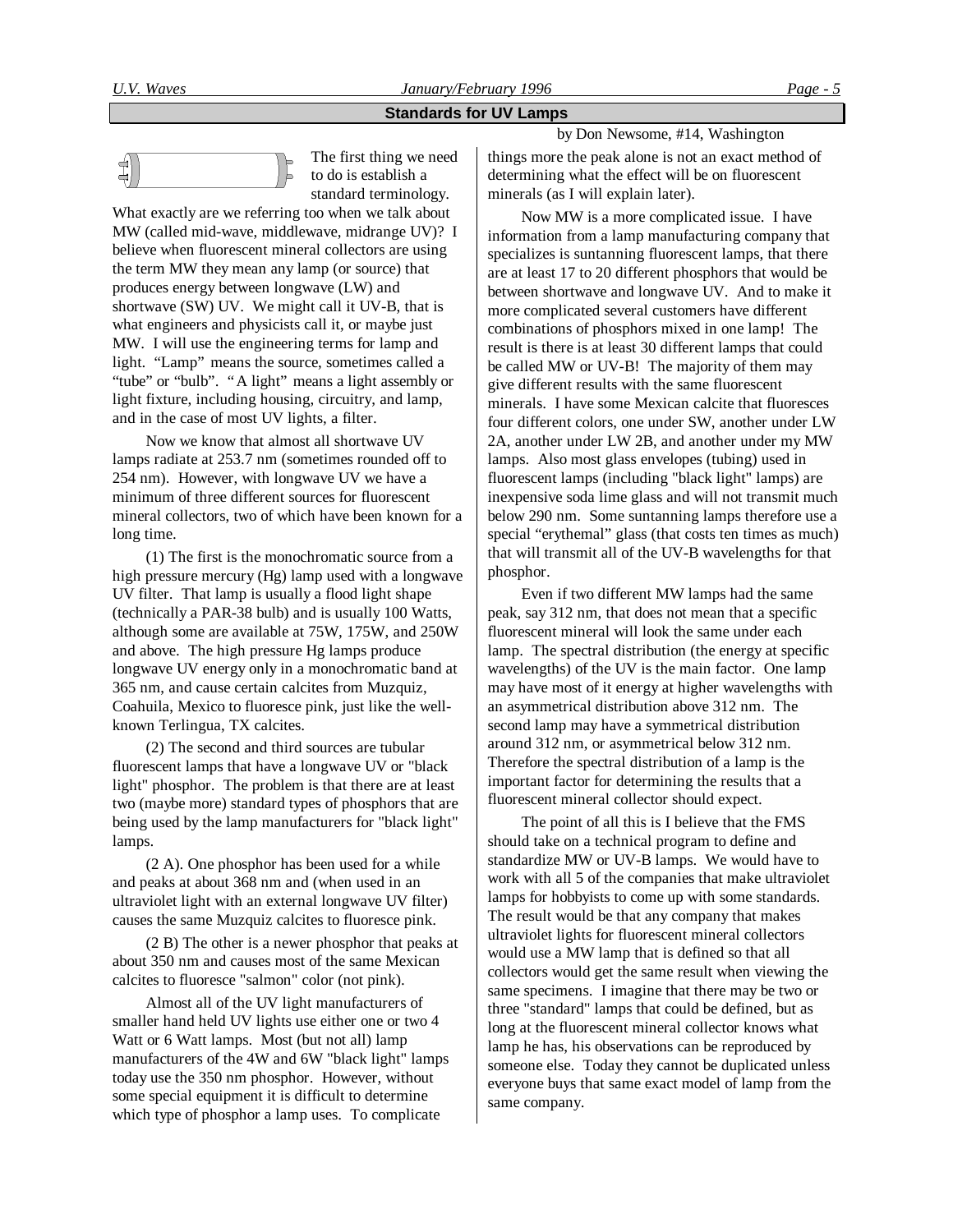# **News from Europe**

by Richard Loyens - #459, Belgium (FMS Regional Vice President of Europe)



The European Division of the FMS, especially the members from Belgium, got the opportunity to participate in a mineral show in France. The show's location was about 100

km to the north of Paris, at St. Just en Chausseé near Compiègne. The show took place during the celebration of the 250th birthday of Valentin Haüy. I believe Valentin is the younger brother of René-Just Haüy, the crystallographer, which is the reason we had that opportunity to do this show.. We did a presentation of fluorescent minerals, while the celebrated museum of "L'école Requiem Des Mines De Paris" (Mining School of Paris) presented a very nice world wide mineral show and a cabinet especially for René-Just Haüy. The FMS, European Division, had

one show cabinet with both longwave and shortwave UV. The exhibit included these minerals: diamond from Zaire, autunite from France, calcite from Rio de Sul in Brazil, aragonite from Italy, and shortwavefluorescent minerals from Franklin, New Jersey, and Langban, Sweden. With the cooperation of Gerard Barmarin, Erik Saeys and Piet Van Hool, this show was a success.

At the mineral show of Nov. 12, 1995 at Berchem, Antwerp, we enjoyed the presence of George Adleman (FMS #797) from Massachusetts. He was in Europe and particularly in Belgium. We organized a short FMS meeting with the members who could be present.

Traveling to Amsterdam in the Netherlands, we visited Nick Padalino (FMS #805) at the "Fluorescent Lady", a fluorescent museum of modern art. A very special way to show fluorescence.

#### **Fluorescence in South Dakotan Pegmatite**



Last spring I had occasion to visit South Dakota and see the unfinished Crazy Horse Sculpture. In so doing, I acquired a piece of

rock from the sculpture and brought it home.

On arriving home, I lamped the specimen and found some areas of it fluoresced light blue under shortwave UV, with no fluorescence under longwave UV. I then used a drop of hydrochloric acid to determine if it was calcite and no effervescence occurred. There was feldspar in the rock's make-up, but I doubt very much if it would fluoresce blue, as it is usually a raspberry red. I have ruled out fluorite, as the specimen does not respond to longwave UV. There may have been oil used in the vicinity for drills, vehicles, etc., but I can see no signs of staining. Is it possibly scheelite? It does not seem bright enough blue-white for that. Also I observed no phosphorescence.

I was wondering if anyone has a similar specimen and knows what the fluorescent mineral might be.

by Joe Pollard, #145,.B.C., Canada

A card accompanied the rock with the following minerals listed with their colors:

**Pegmatite Granite - Color Code**

| I cematité di année - Coloi Couc |                  |  |  |
|----------------------------------|------------------|--|--|
| <b>Black</b>                     | Tourmaline       |  |  |
| <b>Rust</b>                      | Iron (oxidized)  |  |  |
| Red                              | Garnet           |  |  |
| Chalky pink or white             | Feldspar         |  |  |
| Crystalline pink (white or       | Ouartz           |  |  |
| gray)                            |                  |  |  |
| Sparkling clear                  | Mica (Muscovite) |  |  |
| Greenish-yellow                  | Beryl            |  |  |
| Pale brass yellow with           | Pyrite           |  |  |
| metallic luster                  |                  |  |  |

*[Editor's note: In Fluorescence: Gems and Minerals Under Ultraviolet Light, Manuel Robbins describes several instances of feldspar minerals (from albite to microcline) fluorescing blue-white. In particular, he describes a "glassy tan microcline perthite" in a pegmatite from Custer, South Dakota that shows this fluorescence "in patchy areas with a parallel alignment." Joe, does your label indicate the source of the pegmatite?]*

issue. Most of the authors above are FMS members.

| <b>Fluorescent Minerals in the Magazines</b>           |                                                          |  |
|--------------------------------------------------------|----------------------------------------------------------|--|
| The current issues of <i>Mineralogical Record</i> ,    | Rocks & Minerals has "Fluorescent Minerals, a            |  |
| Rocks & Minerals, and Rock & Gem magazines all         | Review" by P. Modreski and R. Aumente-Modreski,          |  |
| feature fluorescent minerals under UV on the cover and | "Fluorescent Minerals of Sterling Hill: 1989-1995" by    |  |
| have numerous articles on our favorite subject.        | R. Bostwick, and "Fluorescent Forum: The Crystal         |  |
| Mineralogical Record has "Luminescence in              | Faces of Fluorescence", by M. Robbins, o an article on   |  |
| Minerals" by J. Rakovan and G. Waychunas, "FM-         | Colorado scheelite by R. Cook, and reviews of the same   |  |
| MSA-TGMS-FMS Tucson Mineralogical Symposium:           | two books reviewed in the Jul./Aug. U.V. Waves, plus a   |  |
| Fluorescence and Luminescence in Minerals" by P.       | third (Nature's Hidden Rainbows).                        |  |
| Modreski (about the symposium on Feb. 11 in the        | I have not yet seen my copy of the <i>Rock &amp; Gem</i> |  |

Copper Ballroom; abstracts are included).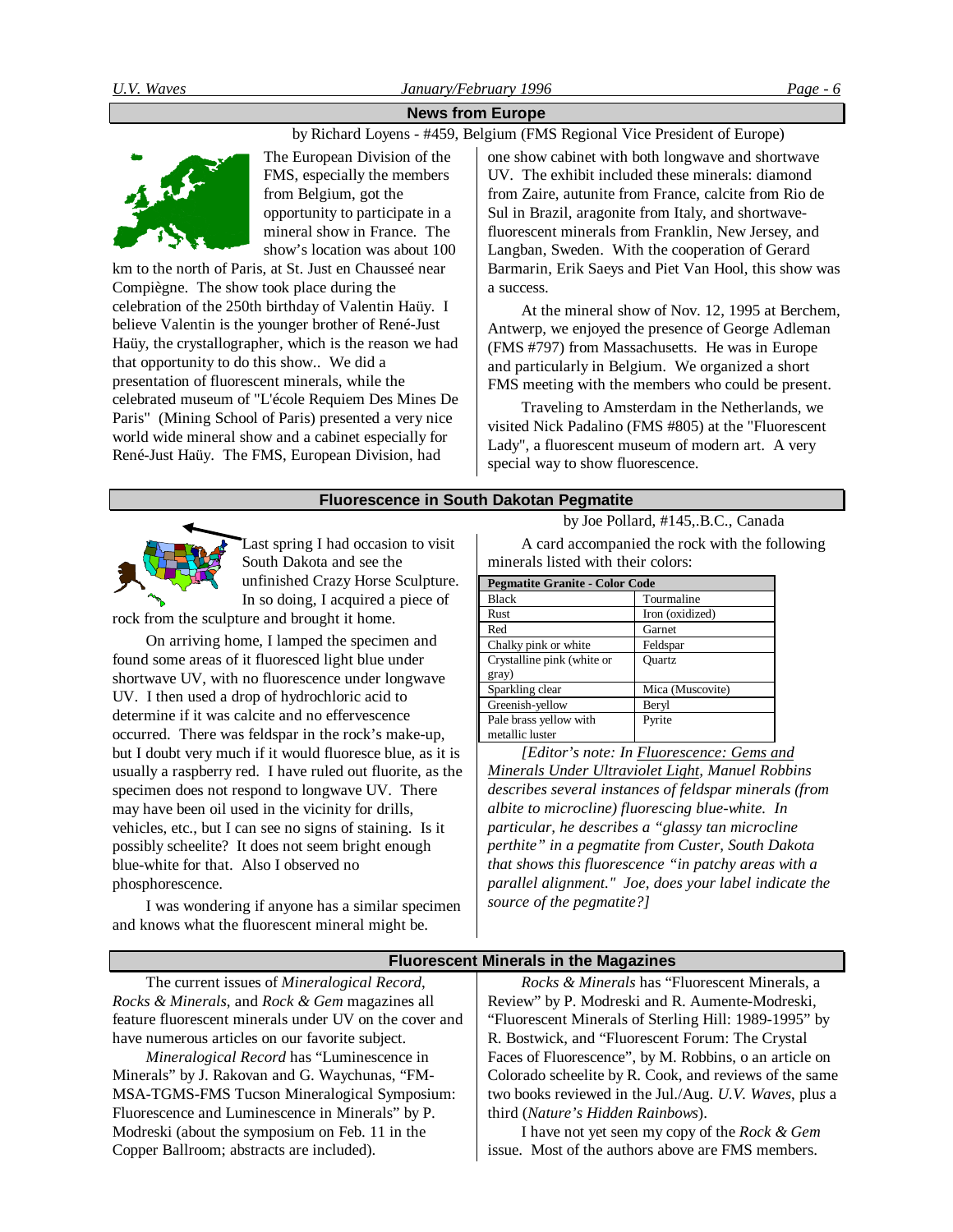# **Nomenclature in the Scapolite Group**

# by Earl Verbeek, #437, NV, and Pete Modreski, #157, CO (FMS Tucson Display Committee)



As preparations for the display of 70 cases of fluorescent minerals at the 1996 Tucson Show are being made, the question of how some

specimens might best be labeled has been a continuing concern. Nowhere is the potential for confusion greater than in the scapolite group, bright yellow-fluorescing specimens of which commonly are labeled "wernerite" in private collections. Below we briefly review the nomenclature of the scapolite-group minerals.

Scapolite, as the term is now used, refers to a group of tetragonal silicate minerals that form a solidsolution series between a calcium-rich end member and a sodium-rich end member. Names and compositions of the two end member species are:

Marialite (Ma)  $3NaAlSi<sub>3</sub>O<sub>8</sub>·NaCl$ Meionite (Me)  $3CaAl<sub>2</sub>Si<sub>2</sub>O<sub>8</sub>·CaCO<sub>3</sub>$ 

Most authorities consider the midpoint of the chemical series ( $Ma<sub>50</sub>Me<sub>50</sub>$ ) as the dividing line between the species marialite (Na-rich) and meionite (Ca-rich), just as the olivine series is divided into magnesium-rich forsterite and iron-rich fayalite. In the past, not two but four different mineral names were used for the scapolite series, with names and compositional ranges as follows: meionite  $(Me<sub>100</sub>Ma<sub>0</sub>$  to  $Me_{80}Ma_{20}$ , mizzonite (Me<sub>80</sub>Ma<sub>20</sub> to Me<sub>50</sub>Ma<sub>50</sub>), dipyre  $(Me_{50}Ma_{50}$  to  $Me_{20}Ma_{80}$ , and marialite  $(Me_{20}Ma_{80}$  to  $Me<sub>0</sub>Ma<sub>100</sub>$ . Current usage, however, is to use only meionite and marialite as species names, in accordance with the recommendations of the Commission on New Minerals and Mineral Names (CNMMN) of the International Mineralogical Association. These are the only two names used in current reference books such as Nickel and Nichols (1991), Deer and others (1992), Fleischer and Mandarino (1995), and Anthony and others (1995). (The composition of scapolite is even more complex than indicated by the ideal formulas above, because it may also contain sulfate  $(SO<sub>4</sub>)$ , and some sodium-bearing meionite actually contains little or no chlorine).

The term wernerite has a long and troubled history. Since the origin of the name by d'Andrada in 1800, it has been used sometimes as a "species" name for intermediate members of the marialite-meionite series, and sometimes as an overall synonym for scapolite. Bates and Jackson (1987) list wernerite as being synonymous with dipyre, whereas Mitchell (1979, p. 200) calls it a synonym for the scapolite group. Because of the inconsistent use, the CNMMN

ruled in 1986 that the name wernerite would be discarded as being synonymous with scapolite, and therefore unnecessary (Bayliss, 1987).

In none of the above uses is the fluorescence of the mineral germane to the definition. Some of the hobbyist literature on fluorescence, however, reveals a quite different viewpoint--a tendency for any bright yellow-fluorescing scapolite to be termed wernerite, regardless of composition. This usage probably came about because of the widespread distribution, during the 1940's and 1950's, of specimens of fluorescent scapolite, labeled as wernerite, from the Lawrence-McGill farm in Quebec. Such specimens were prized for their intense golden-yellow fluorescence and quickly found their way into early collections of fluorescent minerals. By analogy, any similarly fluorescing scapolite from other localities often was labeled wernerite; the practice continues to this day. The name wernerite has had so many different and conflicting meanings that the utility of the term has been lost. Thus, the CNMMN has recommended its abandonment. Accordingly, the name wernerite will not appear on specimens of fluorescent scapolite on display in group cases at the Tucson show. They will instead be labeled "Scapolite", perhaps together with the appropriate species name (meionite or marialite), where known.

## *References:*

Anthony, J.W., Bideaux, R.A., Bladh, K.W., and Nichols, M.C., 1995, *Handbook of mineralogy, vol. 2, silica, silicates*: Tucson, Mineral Data Publishing, 904 p.

Bates, R.L., and Jackson, J.A. (eds.), 1987, *Glossary of geology* (3rd ed.): Alexandria, Virginia, American Geological Institute, 788 p.

Bayliss, Peter, 1987, *Mineral nomenclature: scapolite*: Mineralogical Magazine, v. 51, p. 176.

Deer, W.A., Howie, R.A., and Zussman, J., 1992, *An introduction to the rock-forming minerals* (2nd ed.): New York, John Wiley and Sons, 696 p.

Fleischer, Michael, and Mandarino, J.A., 1995, *Glossary of mineral species, 1995* (7th ed.): Tucson, The Mineralogical Record Inc., 280 p.

Mitchell, R.S., 1979, *Mineral names--what do they mean?*: New York, Van Nostrand Reinhold, 229 p.

Nickel, E.H., and Nichols, M.C., 1991, *Mineral reference manual*: New York, Van Nostrand Reinhold, 250 p.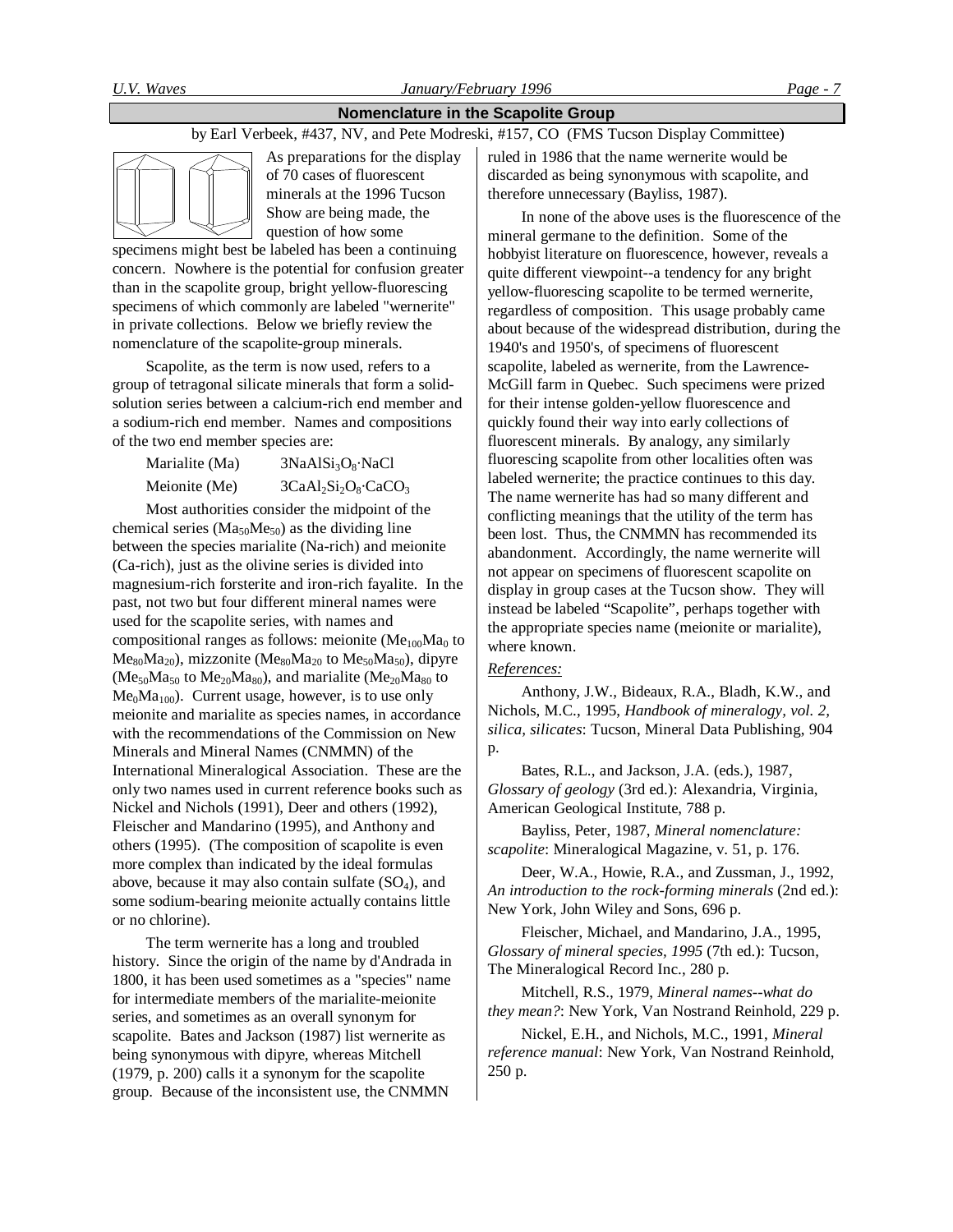### **Outback Fossicking II - The Oodnadata Track**



In the previous episode Carol and I had just left the mining town of Broken Hill, New South Wales, Australia, and were heading for the Flinders Ranges in South Australia. Our destination was Arkaroola, notable for its abundance and diversity of minerals. This part of our journey was through semi-arid, mountainous land filled with kangaroos, emus and parrots. It was mid-December, and very hot.

We decided to leave the highway and take a shortcut through the foothills of the southern Flinders Ranges. After many hours of uncertain traveling on unmarked dirt roads we found ourselves at Blinman, a once-busy copper mining town in South Australia. That night I tried my luck at the long-abandoned copper mine on the edge of town. There was a crescent moon which made finding fluorescents difficult, but I was attracted by a bright coating on some small pebbles. These parti-colored coatings came in subtle shades of orange, blue and purple, and seemed painted on the rocks. I thought they were peculiar then, but they are now among my favorites. I imagined a potent brew of chemicals slowly transforming the surfaces of those rocks over time.

We left Blinman and headed up the range toward Arkaroola. The Flinders are the eroded remnants of a 24 km thick bed of quartzite, shale, and limestone called the Adelaide Geosyncline. This grand and rugged range extends some 435 km from the SA coast nearly to Lake Eyre. In the north-east corner of the range lies Arkaroola, previously a sheep station and now a nature sanctuary. The rocks around Arkaroola are ancient, up to 1600 million years old, much older than the Adelaide deposits that were laid down between 500 and 1100 million years ago in a shallow sea

by Dr. J. R. Forster, #599, California

trough. There are plenty of old mines on the 60,000 hectare (235 sq. mi.) holding, and it is open for picking if you stay in the resort's caravan park or one of its hotels. We did not come away with many fluorescent minerals from Arkaroola, but we did find nice specimens of actinolite, tremolite, magnetite, malachite, and albite.

Reg Sprigg, retired geologist and owner of Arkaroola, gave us maps and suggestions on where to look. At the pinnacles, a white granite pegmatite jutting out of the sediment, we found orange feldspar mixed with quartz that fluoresces a rich red under shortwave ultraviolet. We saw a family of yellowfooted wallabies there, jumping around on the steep rocks with amazing speed and agility. The drive to Wheal Turner turned

up some nice malachite, but the four wheel drive track took several years off both us and the Subaru. We camped that night far from Arkaroola Village at Yudnamutana, which still shows evidence of a oncelarge mining operation. The amount of actinolite in that place is amazing! Huge boulders and entire hillsides of the green, fibrous mineral are everywhere. At night, bright green fluorescent coatings could be seen on the actinolite where water had deposited uranium-bearing silica or calcite on its surface. It is owing to the feverish search for uranium during World War II that this rugged and beautiful area was explored.

We left the Flinders Ranges that evening and drove a short distance to Copely to look for the willemite prospect Reg had told us about. At a quiet spot a few miles outside town where the road crosses the creek we spent the night with galahs, fork-tail kites, corellas and mulga parrots for company.

We got directions to the EZ (Electrolytic Zinc) mine from friendly locals at the Copley roadhouse. The mine was closed but well kept under the care of "Sandhill" Jack Johnson. Jack was 82 years old in December 1989 and got his nickname from delivering goods north from Leigh Creek under any conditions. Jack showed us the large open pit and talked about the extensive suite of minerals found here, including fluorescent willemite, calcite and adamite. Carol and I returned that night with our UV lamps and were delighted to find abundant fluorescent willemite and calcite mixed together in thin, folded layers. I put the largest boulder I could lift into the Subaru before

*(continued on next page)*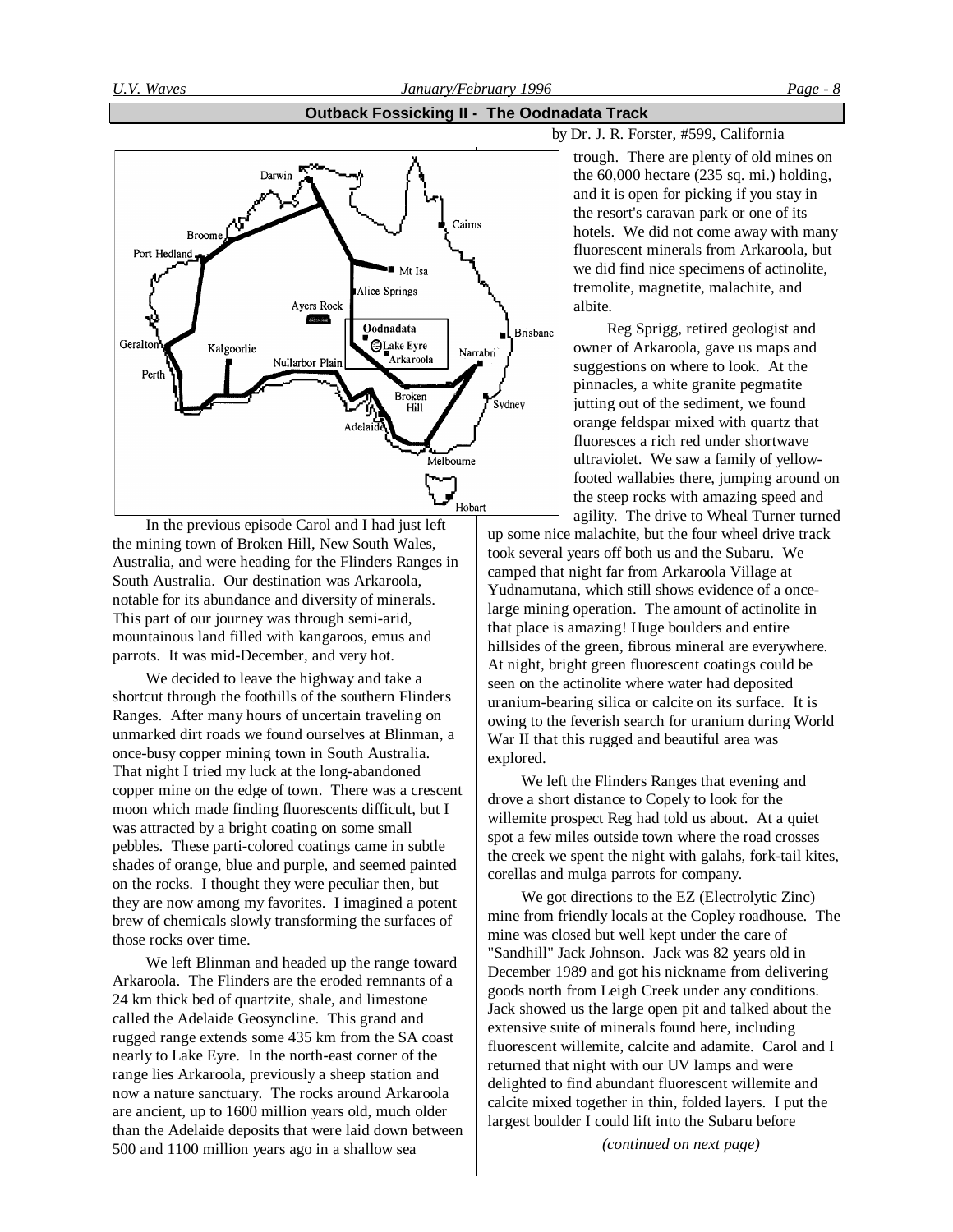## *U.V. Waves January/February 1996 Page - 9*

#### **Outback Fossicking II,** *continued*

heading back to camp. There I broke the boulder into pieces, saving the best of the fluorescent material to ship back to California. I spent a wonderful night breaking up that boulder and marveling at the red calcite mixed with cream and yellow willemite under the short-wave lamp. The willemite had a strong and long-lasting phosphorescence, occurring in distinct bands of green and yellow.

Our next major destination was the famous silverlead-zinc deposits at Mt. Isa, Queensland, about 1200 km north. We wanted to take the famous Birdsville track, but there had been rain which can make the dirt roads treacherous. At Maree we learned that Coopers Creek was in flood and the main road impassable, but a bloke who claimed to have built the ferry across Coopers Creek gave us a 75% chance that they would get us across there. We called the Birdsville police department and were informed that if we did get to Birdsville we couldn't get out because all roads to the north were impassable. It seemed the only option for reaching Mt. Isa was to take the 700 km Oodnadata track to the Stuart highway, drive 400 km north past Alice Springs to the Plenty highway, then 800 km east to the Isa. We were well into the rainy season, so parts of that route could also be flooded.

We stopped briefly at Lake Eyre South, which had plenty of water and was populated by black swans and sandpipers. There we found beautiful fluorescent gypsum crystals along the banks of the lake. Large flat crystals of selenite were easily spotted sticking out of the mud, with shiny surfaces up to 15 cm (6 in) across and a few cm thick. Under both shortwave and longwave UV the crystals fluoresced a bright yellow, somewhat brighter under shortwave. There was no trace of phosphorescence, which is often characteristic of biological activators. The fluorescence is strongly zoned along irregular boundaries, but appears to be controlled by crystal faces. There is no evidence of these fluorescent boundaries in daylight, even though the crystals are water-clear.

We traveled on to William Creek where we stayed the night and enjoyed the outback hospitality of the pub proprietors, Joe and Rose Westover. After a steak barbecue and a good nights sleep I went fossicking with two of the kids (Erin and Emilee) along nearby Breakfast Creek. We found many large selenites, but

none with the bright fluorescence of the Lake Eyre South crystals. Around noon Carol and I headed on to Oodnadata on an outback track made in hell. After miles over tooth-rattling dirt road we ran into a deep pocket of bull dust, fine silt blown by the wind which collects in low spots like bowls of bath powder. For the next 100 km the Subaru ran badly, overheating through the Peake Range and sputtering and stalling most of the time.

At Oodnadata we stayed at the Pink Roadhouse, operated by one of the few white people in a town of several hundred aboriginals. Although there were no interesting rocks there, we stayed four days trying to get the Subaru and Cubbaroo (the caravan) back into shape. I won't relate the trauma of losing a tiny carburetor part in the gravel, or ordering unnecessary engine parts from Port Augusta. Suffice it to say we were glad to get back on the track at last, even though Cubbaroo's new steel water tank was leaking and the brake cables had already begun to abrade. The trip from Oodnadata to the Stuart highway was made memorable by large parties of budgerigars (wild parakeets). Near a pond we watched hundreds of the tiny parrots swooping and lighting on the water, making a fantastic ruckus. Also present were bustards (wild turkey), galahs (pink-breasted cockatoo), zebra finches and wild cockatiels.

The paved highway was a relief after the dirt track, and I was eager to get to the Harts Range in the Northern Territory for the dark of the moon. During our eight years in Australia we had run across several beautiful zircon crystals with a brilliant yellow fluorescence. At the turnoff to Ayers Rock, the famous landmark at the center of Australia, we had a decision to make. We were about 400 km from Mud Tank, the fossicking area where these zircons are found. I argued that a visit to Ayers Rock would mean a 500 km detour, plus at least one overnight stay in an expensive caravan park full of tourists. Carol argued that this was a once in a lifetime opportunity to see one of the world's most marvelous monuments, known to be incredibly beautiful at sunset and thought to have great spiritual power. In the end we did not go out to see it, and I still feel awful whenever I hear "What! You didn't visit Ayers Rock?"

*(To be continued in a future issue)*

| Feb. 8-11      | Tucson, Arizona       | Many shows and FMS 25th anniversary presentations (see last issue).  |  |
|----------------|-----------------------|----------------------------------------------------------------------|--|
| Feb. 20        | Pasadena, California  | FMS meeting                                                          |  |
| <b>Mar.</b> 19 | Pasadena, California  | FMS meeting                                                          |  |
| Aug. 9-11      | Riverside, California | AFMS/CFMS show, The Riverside Convention Center; possible field      |  |
|                |                       | trip to Crestmore Quarry (see <i>U.V. Waves</i> of March/April 1995) |  |

# **Looking Ahead**